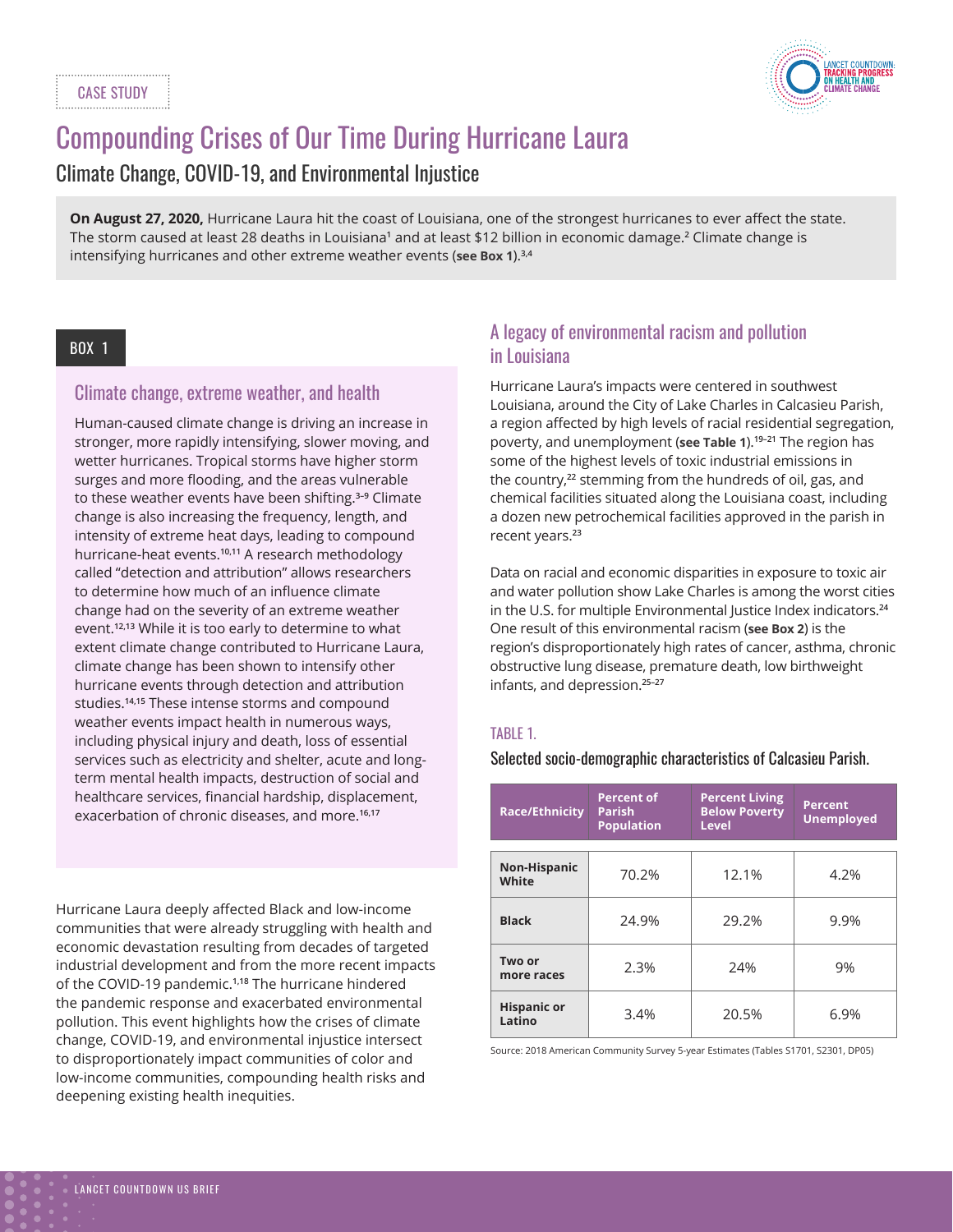## BOX 2

#### Environmental racism

Environmental racism is racial discrimination in environmental policymaking and the enforcement of regulations and laws that deliberately target communities of color for toxic waste disposal and polluting industries, sanction the life-threatening presence of poisons and pollutants in communities of color, and exclude people of color from mainstream environmental groups, decision-making boards, commissions, and regulatory bodies.

Adapted from Benjamin F. Chavis in the Foreword to "Confronting Environmental Racism, Voices from the Grassroots."

# COVID-19 pandemic is deepening health risks and inequities

Mirroring national patterns, COVID-19 is disproportionately impacting Black communities in Calcasieu Parish (**see Table 2**).**<sup>28</sup>** The legacy of unequal environmental risk exposure may be contributing to this. Early research suggests that chronic exposure to hazardous air pollutants, such as those from the petrochemical industry, may be associated with increased COVID-19 morbidity and mortality rates.**29,30**

#### TABLE 2.

COVID-19 cases and deaths for Blacks and Whites in the Calcasieu Parish.

| Race         | <b>Cases per</b><br>100,000 | <b>Deaths per</b><br>100,000 |
|--------------|-----------------------------|------------------------------|
| <b>Black</b> | 4680                        | 138                          |
| White        | 2670                        | 138                          |

Source: Louisiana Department of Health, 10/14/2020

The economic collapse caused by the pandemic is further exacerbating factors that harm health and create inequity. Louisiana lost over 200,000 jobs — an 11% drop — in the early months of the pandemic, and the unemployment rate rose to 13% — its highest since the mid-1980s.**31** Calcasieu Parish suffered one of the highest levels of COVID-19-related job losses in Louisiana, due in part to its reliance on the gambling and gaming industry, which predominantly employs people of color.**32,33** The parish also has a high level of households at

risk of eviction due to severely high rent burden and COVIDrelated job losses.**32** Food insecurity in the parish is expected to increase to nearly 20% this year as a result of the pandemic (**see the Case Study**).**<sup>34</sup>**

## Hurricane Laura and its immediate aftermath

Heavy winds, storm surge, and inland flooding led to catastrophic impacts, destroying houses and infrastructure, disrupting water systems, necessitating a near total rebuild of the electric grid, and severely damaging nearly all of Calcasieu Parish's school buildings.**35–37** Hundreds of thousands of residents were left without power or access to safe drinking water. Three weeks after the hurricane, mandatory evacuation orders remained in place, half of all residents remained without electricity, and the majority remained under a boil water advisory.**38,39** The lack of electricity was deadly – nine people in Louisiana died from carbon monoxide poisoning associated with generator use.**40** Essential social infrastructure also suffered, as the parish's public schools remained closed for weeks following Laura, senior living centers and lowincome housing units were unable to provide adequate services for residents, and many people were threatened with eviction as a result of storm damage to their rental housing.**<sup>41</sup>**

Healthcare services, already stressed by COVID-19, were heavily impacted. Sixteen hospitals in the state were forced to evacuate, and the largest hospital in Lake Charles severely curtailed services for several weeks because of a lack of electricity and water.**<sup>42</sup>**

A heatwave immediately followed the hurricane in Louisiana, part of a nationwide heat event, and the heat index rose to 110°F (43°C) in some areas.**43** This heatwave worsened health risks for many, particularly those who lost electricity and outdoor workers removing debris and repairing power lines. At least eight Louisianans died of heat-related illnesses.**<sup>40</sup>**

#### A series of cascading failures

The region has faced multiple industrial disasters during prior hurricanes,**44** and Laura was no exception. Many industrial facilities in the state released millions of pounds of toxic emissions during shut-down procedures in the days prior to the storm, with more emissions following as a result of storm damage and power outages.**45** In one notable example, the BioLab chemical plant just outside of Lake Charles caught fire due to hurricane damage, releasing chlorine gas and other hazardous pollutants (**see Figure 1**).**46** Residents were told to shelter-in-place, close their doors and windows, and turn off their air conditioning units to protect themselves from exposure, despite the heatwave.